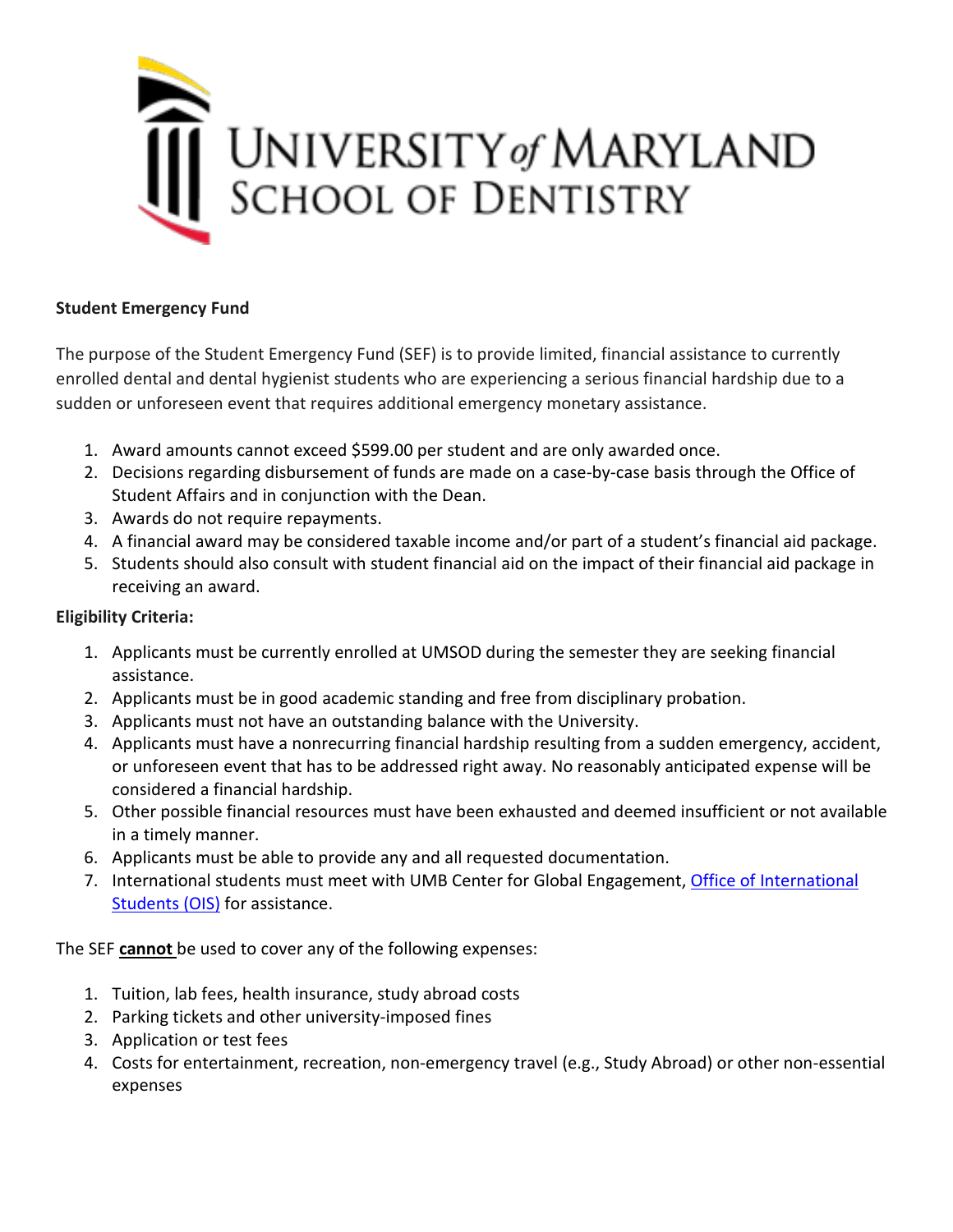#### **Application Process:**

- 1. Students must complete the online application, sign, include all supporting documents, and return to [SAffairs@umaryland.edu.](mailto:SAffairs@umaryland.edu)
- 2. Provide documentation of the financial hardship that negatively impacts the student's ability to remain enrolled at UMSOD.
- 3. Requests are reviewed on a case by case basis.

Applications for the SEF will be reviewed to determine eligibility, and applicants may be required to meet (online or via phone call) with the Associate Dean for Student Affairs.